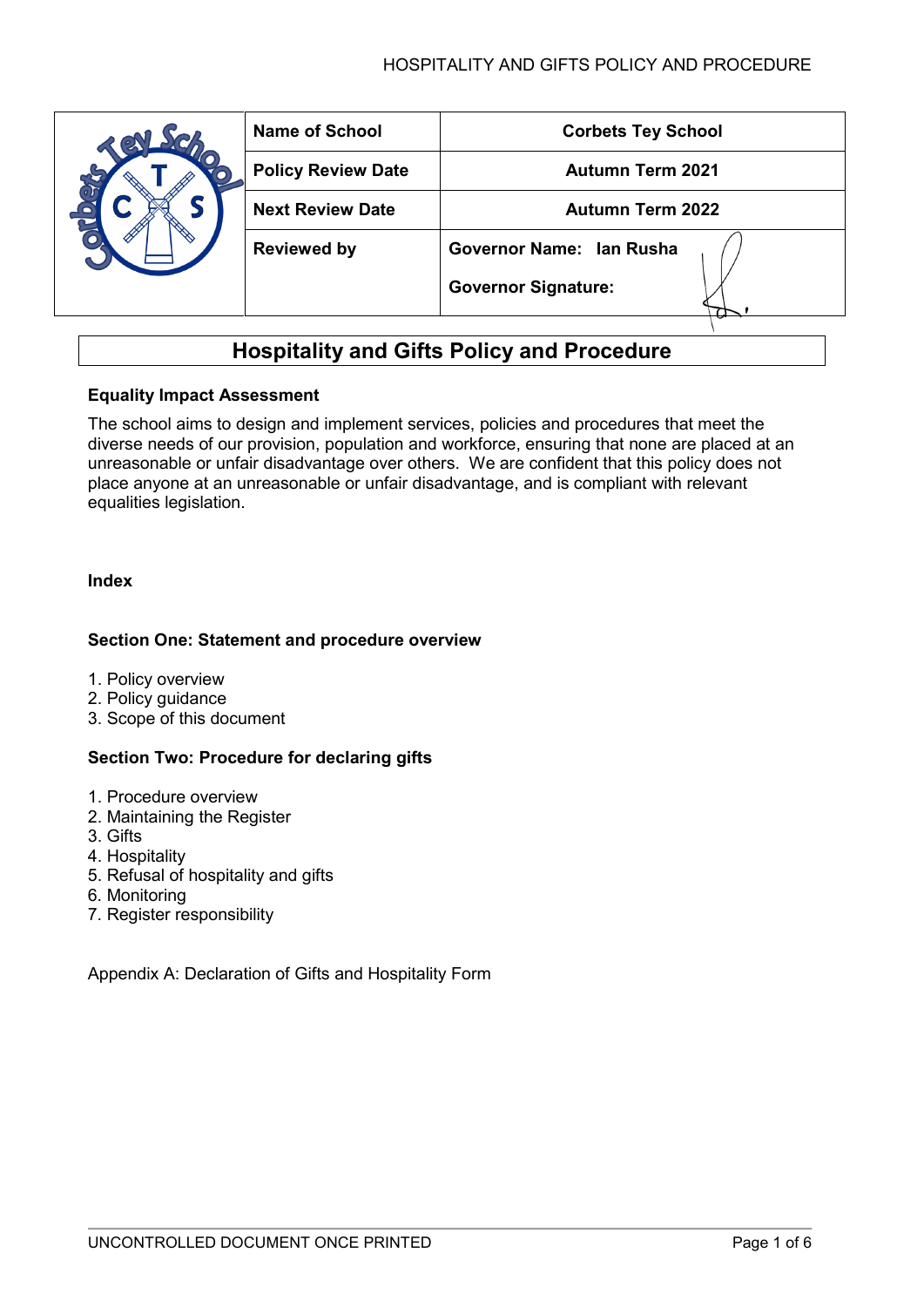## **Section One: Statement and Procedure Overview**

#### **1. Policy Overview**

On occasion, school staff and governors may be offered gifts or hospitality during the course of their work. All employees and governors must abide by the Local Authority's guidelines regarding gifts and hospitality.

This policy is intended to assist employees in making a decision whether or not to accept gifts or offers of hospitality during the course of their work.

Governors and employees who are offered any gift or hospitality exceeding the value of £25 must declare the offer to the Headteacher.

#### **2. Policy Guidance**

The London Borough of Havering Financial Regulations for Schools 2016: *"It is a criminal offence for any person to use their position within the school to accept or ask for any gift, rewards or other advantage from work done in an official capacity on behalf of the school."*

The School's Safeguarding Code of Conduct requires that staff should *"ensure that gifts received or given in situations which may be misconstrued are declared".*

The National Joint Council for Local Government Services ("Green Book") refers to official conduct at Part 2, paragraph 2.1 and requires that: "*Employees will maintain conduct of the highest standard such that public confidence in their integrity is sustained."*

#### **3. Scope of this document**

Any offer, gift, favour or hospitality directed at an employee personally should be treated with caution as the person or organisation making the offer may be doing or hoping to do business with the school. Under no circumstances should employees allow themselves to be put in a position which gives the impression that improper influence has been present in school dealing.

This includes the acceptance of any item/offers that might be regarded as an inducement from clients or contractors of the school. Employees are advised to decline such offers, but it is acknowledged that there may be occasions when this is not feasible. Minor items, such as pens, diaries or calendars, which are of nominal value, can be accepted.

If an employee is of the opinion that a gift or hospitality offer has been made in order to seek some advantage with the school, then this should be brought immediately to the attention of the Headteacher or Chair of Governors who will inform the Schools Finance Team on 01708 225888.

The policy applies to all governors and employees (permanent, temporary and casual), as well as contractors and those in partnership roles working for the school on school premises, for example, agency staff, builders, drivers. It also covers suppliers and those providing services under a contract with the school.

<span id="page-1-0"></span>All employees must adhere to this policy. If an employee breaches the policy, this could lead to disciplinary action and potential dismissal.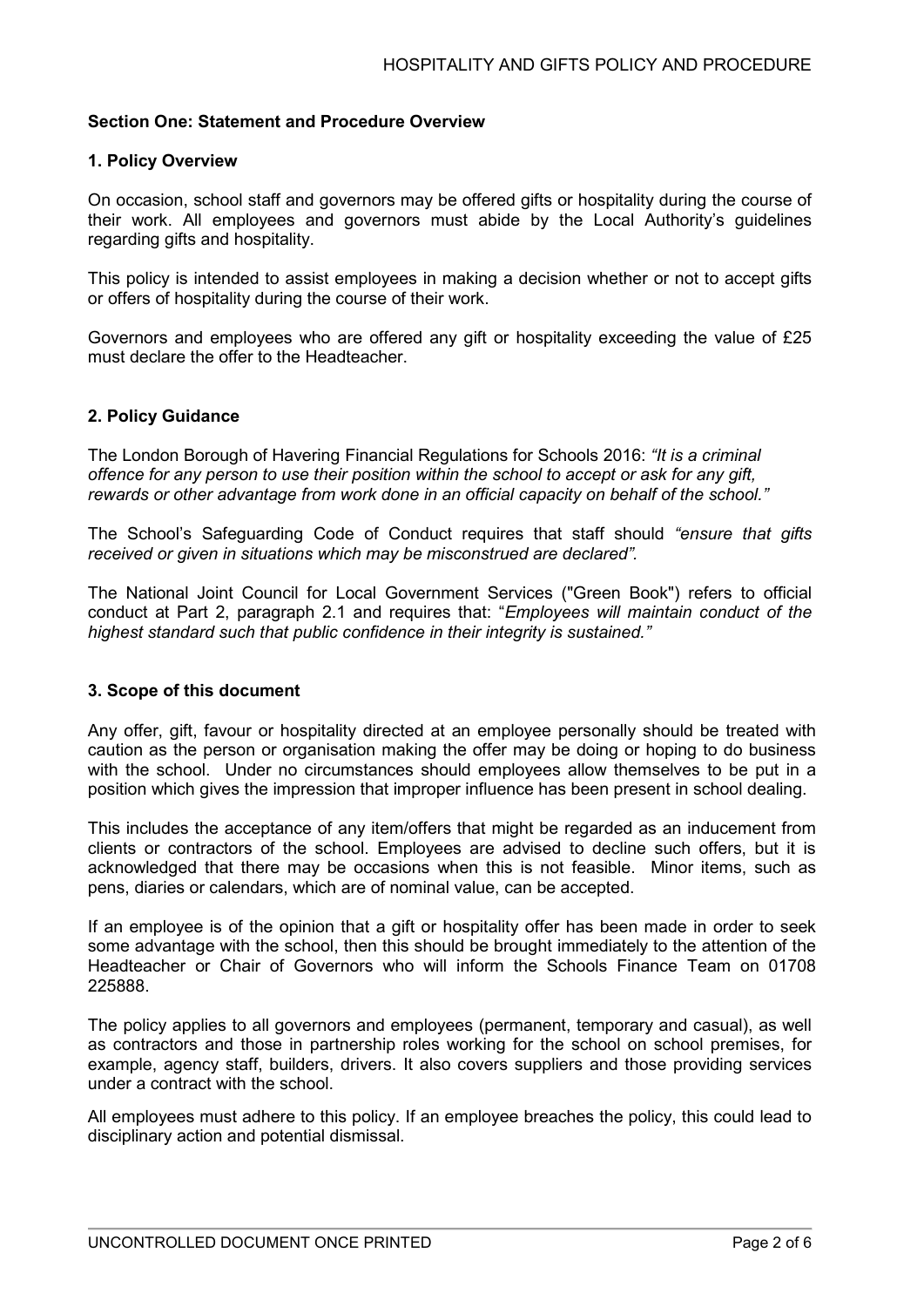# **Section Two: Procedure for declaring Gifts and Hospitality exceeding the value of £25**

# **1. Procedure overview**

| <b>Stage</b>                                                                                                                                                                                                                                                                                                               | <b>Action</b>                                                                                                                                                                                                                                                                                      | <b>Responsibility and Timescale</b>                                                                                                                                                                                         |
|----------------------------------------------------------------------------------------------------------------------------------------------------------------------------------------------------------------------------------------------------------------------------------------------------------------------------|----------------------------------------------------------------------------------------------------------------------------------------------------------------------------------------------------------------------------------------------------------------------------------------------------|-----------------------------------------------------------------------------------------------------------------------------------------------------------------------------------------------------------------------------|
| Employee receives offer<br>of hospitality or gift of a<br>value over £25.<br>(Whilst inexpensive<br>diaries, pens and<br>calendars, need not be<br>recorded, every other<br>offer of hospitality or gifts<br>must be recorded in the<br>register whether<br>accepted or not. If in<br>doubt, enter it on the<br>register.) | Employee completes a<br>declaration of gifts and hospitality<br>form (Appendix A) and returns it<br>to the Headteacher or Chair of<br>Governors for authorisation.<br>If the gift is directed towards the<br>Headteacher this must be<br>forwarded to the Chair of<br>Governors for authorisation. | Employee to action as soon as<br>offer is received.                                                                                                                                                                         |
| v                                                                                                                                                                                                                                                                                                                          |                                                                                                                                                                                                                                                                                                    |                                                                                                                                                                                                                             |
| Headteacher or Chair of<br>Governors to consider<br>whether offer should be<br>agreed or declined.                                                                                                                                                                                                                         | Headteacher or Chair of<br>Governors will reply to the<br>employee concerned within seven<br>working days, indicating whether<br>the offer of gifts/hospitality is<br>approved.                                                                                                                    | Headteacher or Chair of<br>Governors to respond within<br>seven working days.                                                                                                                                               |
| ▼                                                                                                                                                                                                                                                                                                                          |                                                                                                                                                                                                                                                                                                    |                                                                                                                                                                                                                             |
| Employee is notified of<br>decision                                                                                                                                                                                                                                                                                        | Acceptance of the hospitality/gift<br>is agreed<br>Acceptance of the hospitality/gift<br>is not authorised on this occasion                                                                                                                                                                        | Employee should proceed as<br>appropriate.<br>Employee should make<br>immediate arrangements to<br>ensure the hospitality/gift is<br>declined or returned if the gift<br>has already exchanged hands<br>as soon as possible |
| v                                                                                                                                                                                                                                                                                                                          |                                                                                                                                                                                                                                                                                                    |                                                                                                                                                                                                                             |
| Employee disagrees with<br>decision of Headteacher<br>or Chair of Governors.                                                                                                                                                                                                                                               | Employee to arrange to discuss<br>decision with Headteacher / Chair<br>of Governors<br>If Headteacher or Chair of<br>Governors upholds their original<br>decision - Employee has no right<br>of appeal.<br>If Headteacher or Chair of                                                              | Employee to arrange as soon as<br>practicable.<br>Headteacher or Chair of<br>Governors to respond as soon<br>as practicable.                                                                                                |
|                                                                                                                                                                                                                                                                                                                            | Governors changes their original<br>decision, this will be confirmed to<br>the employee in writing.                                                                                                                                                                                                |                                                                                                                                                                                                                             |

<span id="page-2-0"></span>For more information please contact the Schools Finance Team on (01708) 225888.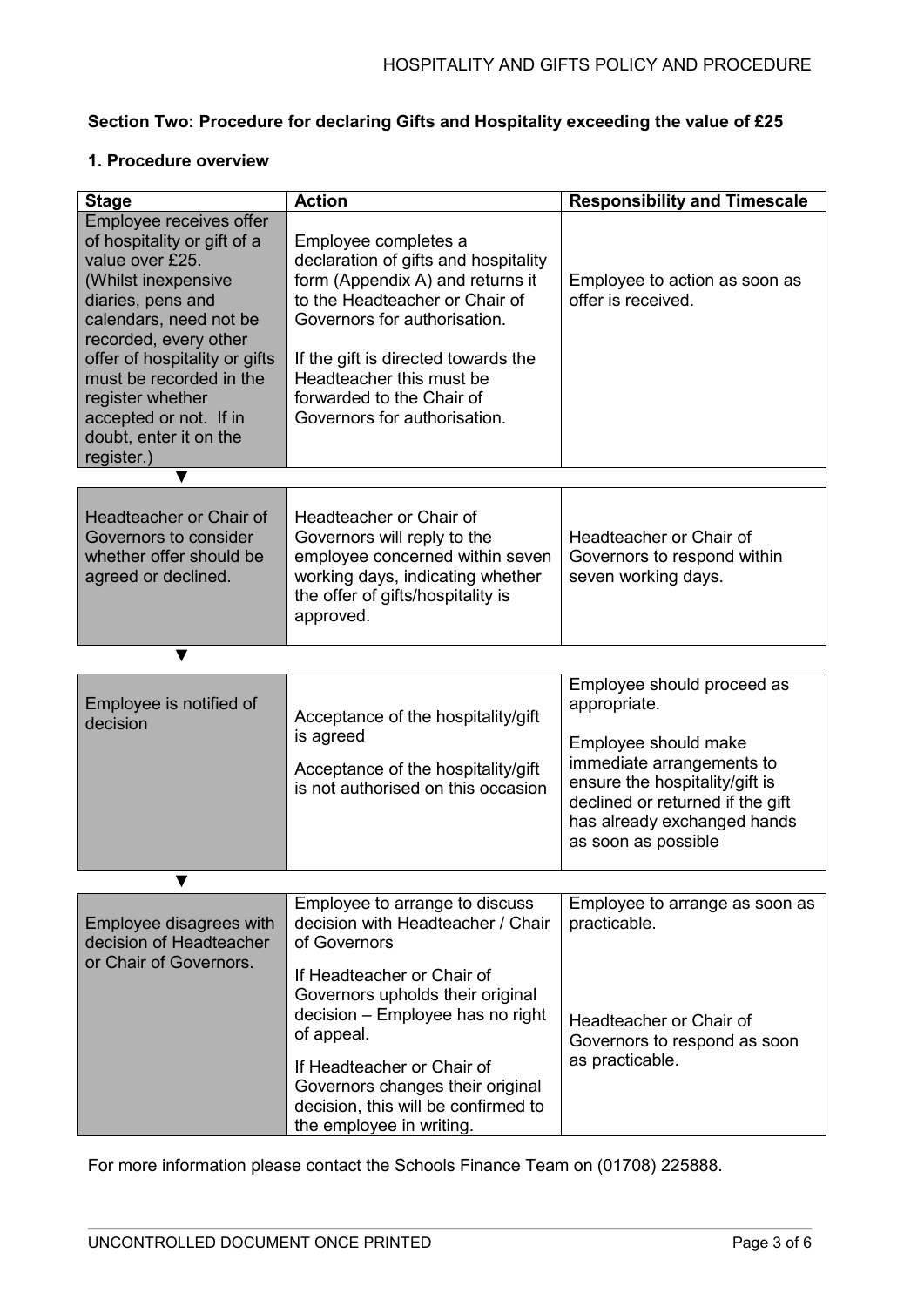# <span id="page-3-0"></span>**2. Maintaining the register**

It is important for information regarding hospitality & gifts to be recorded consistently. The Business Manager is responsible for managing the Hospitality and Gift Register and should ensure that they:

- Keep all completed declaration forms electronically with the Gifts and Hospitality Register Spreadsheet on the staff network at: T:\AAA School Documents\SCHOOLPOLICIES\Other Policies\Finance
- Record relevant information on a spreadsheet using the following headings in each column:
	- Date of offer<br>○ Name of pers
	- Name of person receiving the gift or hospitality
	- o Description of the Gift/Hospitality offered
	- o Value / estimated value of the gift or hospitality
	- o Purpose of the offer<br>
	o Person/organisation
	- Person/organisation providing the gift or hospitality
	- o Relationship to the person/organisation offering the gift or hospitality
	- o Acceptance of the gift or hospitality (Yes / No)
	- o Declaration authorised by
	- o Outcome (authorised/not authorised/shared)
	- $\circ$  Date of authorisation

#### <span id="page-3-1"></span>**3. Gifts**

Except for minor promotional gifts distributed to a wide range of people and not uniquely given to that individual, (e.g. pens, calendars, diaries, charts, measures etc. usually given at Christmas time for use in the office), employees should refuse any gift offered to them or to members of their family by a person or organisation which has, or seeks, dealings with the school.

#### **4. Hospitality**

Where an employee is invited to lunch or some other function by a person or organisation, which has, or seeks, dealings with the school, the propriety of accepting the invitation should be considered carefully.

The principal criterion in assessing whether or not to accept hospitality is whether if the matter became known, it would suggest the presence of improper influence or would affect public confidence in the employee or the school. The level of any hospitality accepted should always be of a modest nature.

#### <span id="page-3-2"></span>**5. Refusal of hospitality and gifts**

It is not possible to give a complete list of circumstances where hospitality and/or gifts should be refused. The list set out below provides some examples. However, the rule must be that, if employees are in doubt, they should seek advice from the School's Finance Team.

The following offers of gifts and hospitality should be refused:

- Money
- Holiday or hotel accommodation
- Use of a company flat or car
- Frequent hospitality from one source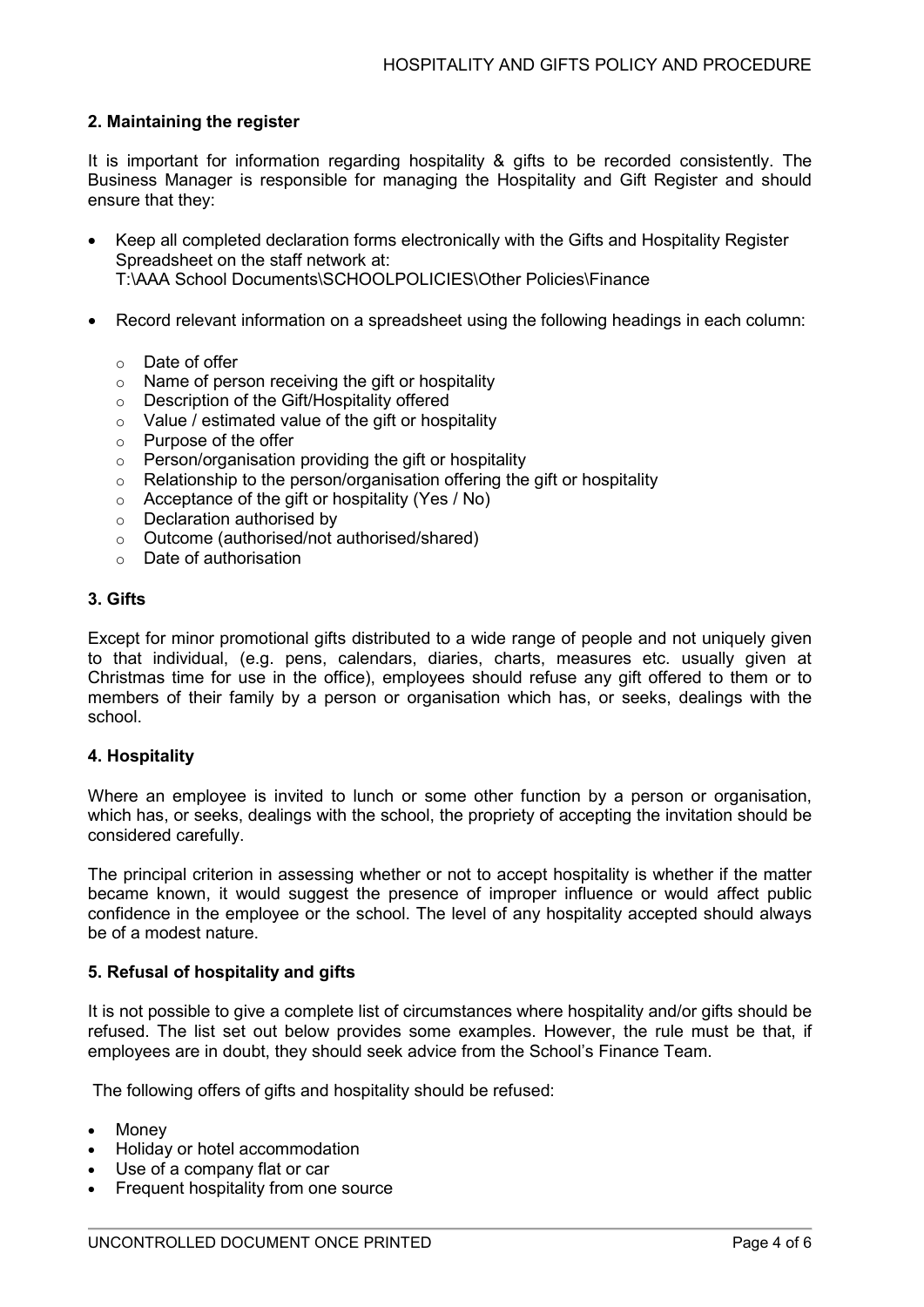- Extravagant meals at expensive restaurants
- Concessionary rates which are not, as a matter of practice, available equally to other organisations/individuals
- Invitations to 'events' where the employee is not attending in an official capacity or the function is clearly not relevant to the school e.g. Wimbledon, golfing tournaments, horse racing etc.

#### <span id="page-4-0"></span>**6. Monitoring and review**

The Hospitality and Gift Register should be reviewed regularly and reported to the Leadership and Management Committee on request.

#### <span id="page-4-1"></span>**7. Register responsibility**

The person responsible for the Hospitality and Gifts Register is the Headteacher.